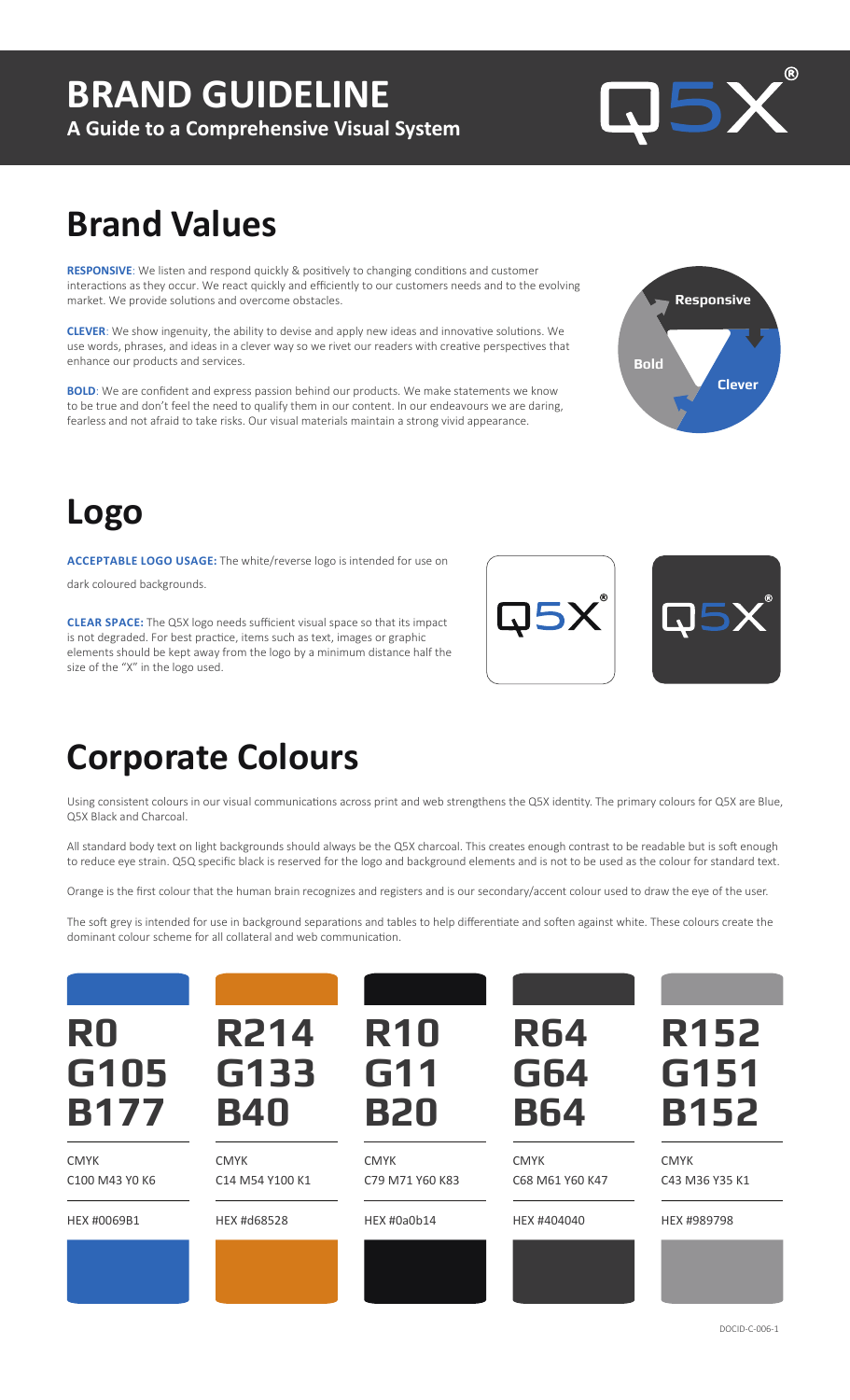# **BRAND GUIDELINE**

**A Guide to a Comprehensive Visual System**



# **Typography Styles Internal**

**THE CALIBRI FAMILY:** As a standard font for PC and web, that displays cleanly while offering a modern style, the Calibri font family is an excellent choice for visual branding that will be beautiful as well as safe and universally readable. Calibri is appropriate for use in all correspondence, web materials, and collateral such as letterhead, business cards, sales tools or presentations.

| <b>HEADING</b><br>Calibri bold type<br>Proper or All caps<br>Q5X black or charcoal        | <b>Vestibulum rhoncus nisl in</b><br>faucibus viverra. Curabitur a<br>enim non lorem dictum.                                                                    |
|-------------------------------------------------------------------------------------------|-----------------------------------------------------------------------------------------------------------------------------------------------------------------|
| <b>INTRODUCTION</b><br>Calibri bold type<br>Proper caps<br>Q5X charcoal or black          | Sed dignissim urna et purus tristique consequat. Mauris<br>blandit arcu a erat consequat pulvinar. Sed dignissim urna<br>et purus tristique consequat.          |
| <b>SUB-HEADINGS</b><br>Calibri regular or bold<br>All caps<br>Q5X charcoal, blue or black | <b>PRAESENT IN VENENATIS DUI</b><br><b>PROIN SODALES IN DUI</b><br><b>TEMPOR ARCU. PROIN SODALES</b>                                                            |
| <b>BODY</b><br>Calibri light type<br>Proper caps<br>Q5X charcoal<br>$9-12pt$              | Nulla in quam a ipsum pulvinar dapibus. Nulla<br>aliquet ornare velit sit amet commodo. Nulla in<br>quam a ipsum pulvinar dapibus.                              |
| <b>BULLET STYLE</b><br>Calibri light type<br>Proper caps<br>Q5X charcoal                  | Aliquam id enim vitae noma.<br>lobortis at nec sem lobortis at nec sem lobortis at<br>$\bullet$<br>nec sem lobortis at nec sem.<br>Interdum et malesuada fames. |
| <b>PULL QUOTE</b><br>Play bold type<br>Proper caps<br>Credit: Calibri italic              | "Pellentesque eleifend, sem vel pharetra purus<br>nulla non ipsum. Aliquam et orci."<br>Proin nunc tellus, iaculis ac imperdiet fermentum.                      |
| pieces of work: poems, articles, book chapters, songs, TV episodes, etc.                  | NOTE: Always italicize the titles of long works, like books, movies, TV shows, or record albums. Use quotation marks for the titles of shorter                  |

**NOTE**: Creative alterations for titles and headings are acceptable if suitable and approved by the marketing department.

## **Footers**

**STANDARD FORMATTING:** When using a footer on a Q5X document please follow the outline below.

| www.Q5X.com | info@Q5X.com | 519-675-6999 | DOCID | Date |

**DOCID:** Each Document should contain a DOCID that can be referenced in our collateral catalogue. The DOCID break down is as follows: Category- Document number in that category- Version of the document.